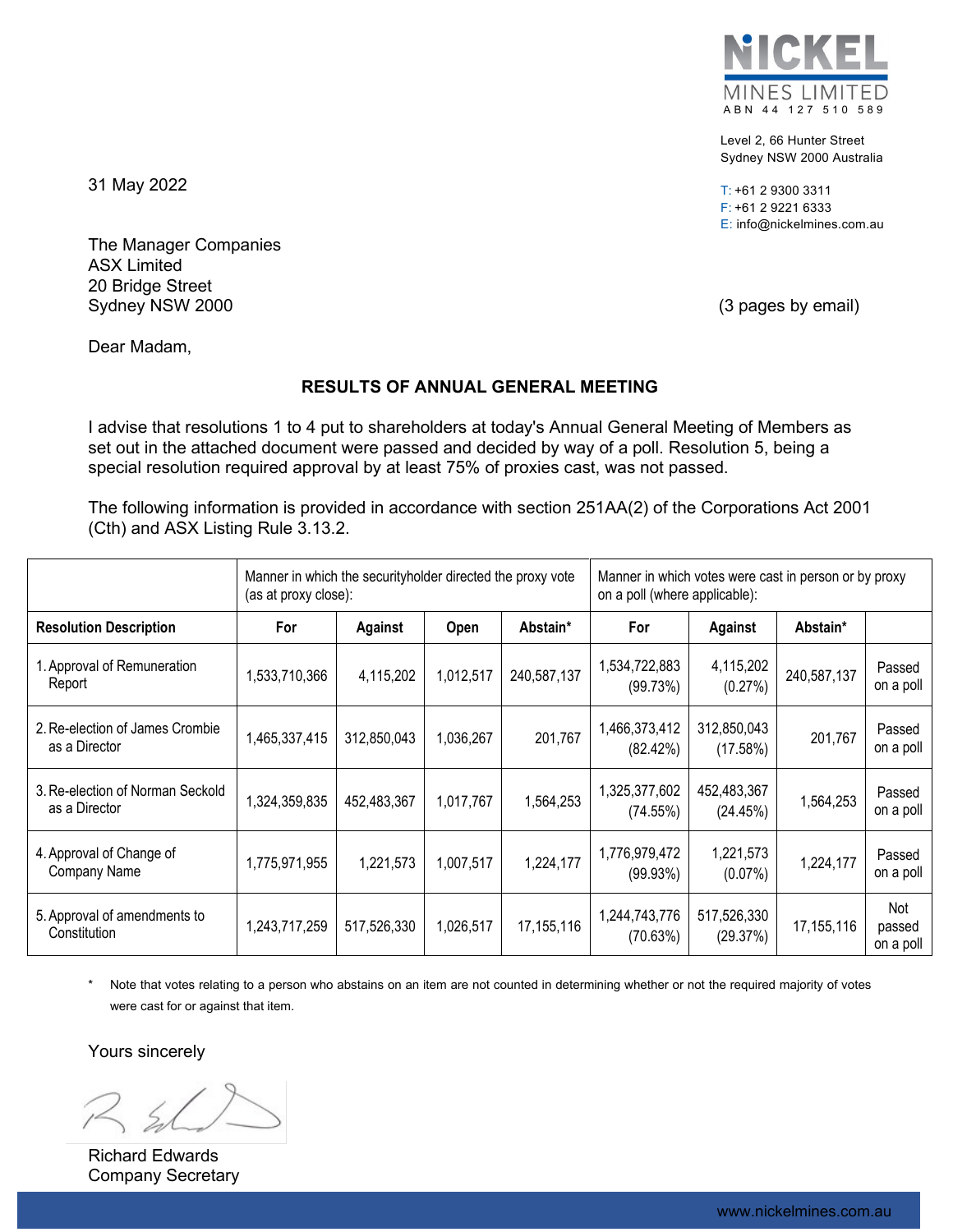

Level 2, 66 Hunter Street Sydney NSW 2000 Australia

T: +61 2 9300 3311 F: +61 2 9221 6333 E: redwards@nickelmines.com.au

## **NOTICE OF ANNUAL GENERAL MEETING**

Notice is hereby given that the Annual General Meeting ('AGM') of members is to be convened at Level 2, 66 Hunter Street, Sydney, NSW, 2000 on 31 May 2022 at 11.00 am.

**Please note that due to the ongoing restrictions due to COVID-19, all resolutions will be decided based on proxy votes. Shareholders will be able to attend the AGM virtually via a live Zoom webcast which will include a facility for Shareholders to ask questions in relations to the business of the meeting.**

**Zoom webcast details: Zoom Meeting ID –** 834 3664 1495 **Password –** 269699 **or access at** <https://us06web.zoom.us/j/83436641495?pwd=aWhmTnZtQkp5Z2dYb2NscVQ0czB2UT09>

# **AGENDA**

#### **BUSINESS**

To receive and consider the Company's annual financial report, the directors' report and the auditors' report for the year ended 31 December 2021.

To consider and, if thought fit, pass the following resolutions, with or without amendment:

#### **Ordinary Resolution 1. Approval of Remuneration Report**

'That the Remuneration Report for the year ended 31 December 2021 be and is hereby adopted.'

### **Ordinary Resolution 2. Re-election of a Director**

'That James Crombie be and is hereby re-elected as a Director.'

#### **Ordinary Resolution 3. Re-election of a Director**

'That Norman Seckold be and is hereby re-elected as a Director.'

#### **Special Resolution 4. Change of Company Name**

'That pursuant to Section 157 of the Corporations Act 2001 and for all other purposes, approval be and is hereby given for the Company to change its name from 'Nickel Mines Limited' to 'Nickel Industries Limited.'